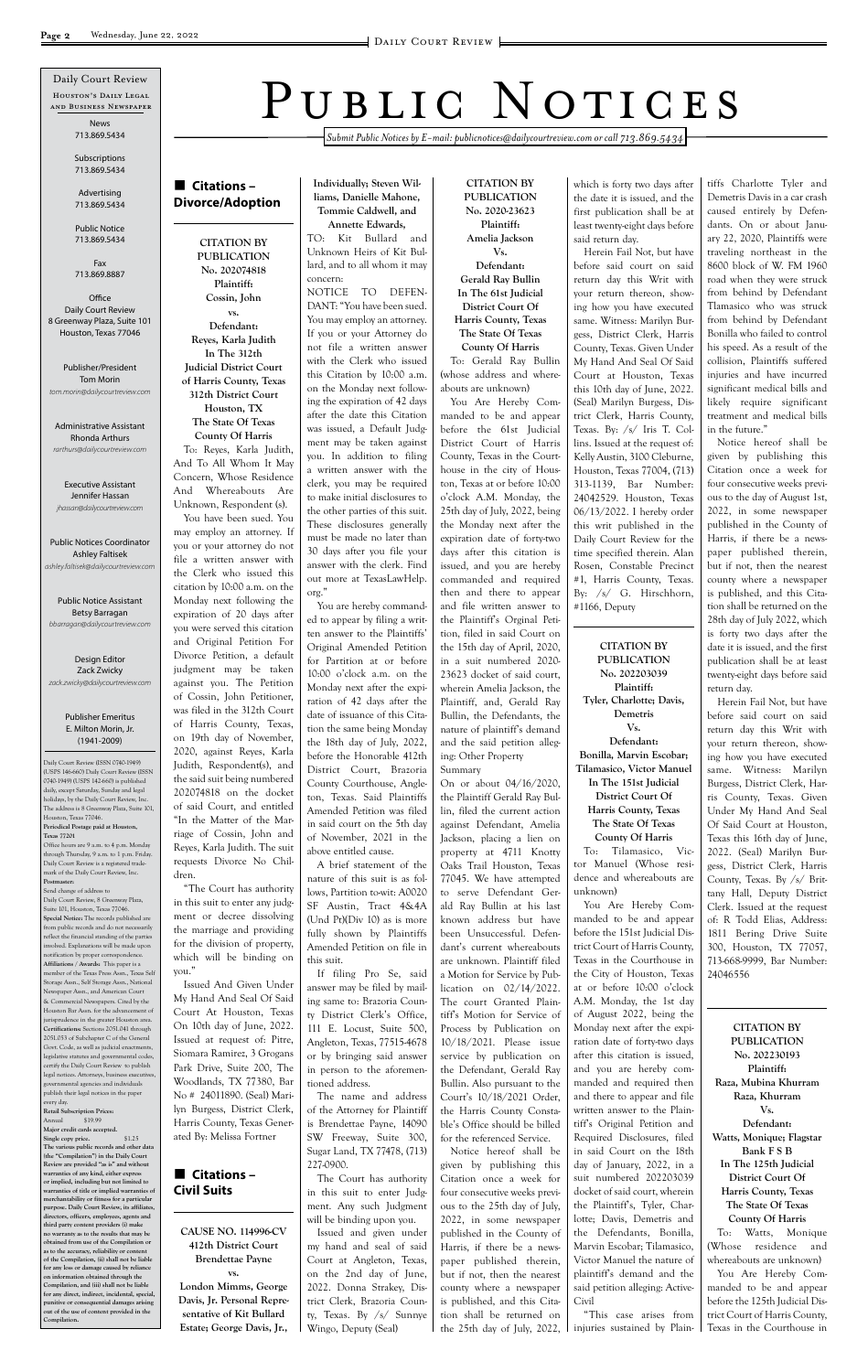the City of Houston, Texas at or before 10:00 o'clock A.M. Monday, the 1st day of August, 2022, being the Monday next after the expiration date of forty-two days after this citation is issued, and you are hereby commanded and required then and there to appear and file written answer to the Plaintiff's Original Petition, filed in said Court on the 20th day of May, 2022, in a suit numbered 202230193 docket of said court, wherein the Plaintiffs, Raza, Mubina Khurram; Raza, Khurram and the Defendants, Watts, Monique; Flagstar Bank F S B the nature of plaintiff's demand being and the said petition alleging: Active - Civil

This lawsuit seeks to quiet title to the following described property ("Property") in Plaintiffs as well as declare that the General Warranty Deed filed for record under Document Number RP-2018-518709 of the Official Public Records of Harris County, Texas was effective to convey the Property to Plaintiffs; declare that the Deed of Trust filed for record under Document Number RP-2018-518710 of the Official Public Records of Harris County, Texas encumbers the Property with a first-priority lien on the terms and conditions as set forth therein: and reform the descriptions of the property contained in the General Warranty Deed filed for record under Document Number RP-2018-518709 of the Official Public Records of Harris County, Texas and Deed of Trust filed for record under Document Number RP-2018-518710 of the Official Public Records of Harris County, Texas so that they read as follows: Lot Eighteen "A" (18.A), being 03.27 acres out of Unrestricted Reserve "C" in Meadows On The MEWS, a subdivision in Harris County, Texas, according to the map recorded in Volume 301, Page 19, of the Map Records of Harris County, Texas, being furMews, Section One, and being on the East right-ofway line of Ashford Park 1100 foot R.O.W),

Thence North 87 deg 19 min 56 sec East, along the South lane of said Section One, a distance of 306.44 feet to a

(Thence, North 02 deg 45 min, 24 sec West a distance of 40.11 feet to the Point Of Beginning of the herein described 0.0327 sec tract) Thence, North 02 deg 15 min. 24 sec. West a distance of 29.40 feet to a point for corner said point also being the northwest corner of the herein also described tract Thence, North 87 deg 08 min 00 sec East, a distance of 48.38 feet to a point for corner

Thence, South 02 deg, 37 min. 31 sec. East a distance of 29.60 feet to a point for corner said point also being the southeast corner of the herein described tract,

Thence, South 87 deg 22 min. 09 sec West, a distance of 48.31 feet to the Point of Beginning and containing 0.0327 acres of land in Harris County, Texas.

Notice hereof shall be given by publishing this Citation once a week for four consecutive weeks previous to the 1st day of August, 2022, in some newspaper published in the County of Harris, if there be a newspaper published therein, but if not, then the nearest county where a newspaper is published, and this Citation shall be returned on the 27th day of July 2022, which is forty two days after the date it is issued, and the first publication shall be at least twenty-eight days before said return day.

Herein Fail Not, but have before said court on said return day this Writ with your return thereon, showing how you have executed same. Witness: Marilyn Burgess, District Clerk, Harris County, Texas. Given Under My Hand And Seal Of Said Court at Houston, Texas this 15th day of June, 2022. (Seal) Marilyn Burgess, District Clerk, Harris at www.Storagetreasures. com. The auction will end on or around **11:00 am** on 6/30/22. Property will be sold to the highest bidder. \$100 Deposit for removal and cleanup is required. Seller reserves the right to withdraw property from sale. Property being sold includes contents in spaces of following tenants, with brief description of contents in each space. **L Maya Smith Furniture, Garland McClure, Furniture, Boxes Contact Manager: Ebony at 7135248900**

6-15-22;6-22-22-2-bb

#### **Notice of Public Sale**

Pursuant to Chapter 59, Texas Property Code, GuardBox Storage Webster, which is located at 14640 B TX-3 Webster, Texas 77598, will hold a public auction of property being sold to satisfy a landlord's lien online at www.storagetreasures.com. The auction will end on or around 10 AM on June 30th, 2022. Property will be sold to the highest bidder. Deposit for removal and cleanup will be required. Seller reserves the right to withdraw property from sale. Property being sold includes contents in spaces of following tenants, with brief description of contents in each space. Khiem Danh: Car Parts, Tires, designer bags, gun boxes, ammunition, grill guard, ladder, rims, misc. items; Contact Cullen at (281) 488-9144 at GuardBox Storage Webster. 6-15-22;6-22-22-2-bb

#### **Notice Of Public Sale LEGAL NOTICE U-Haul Co. of East Hous-**

**ton** Notice is hereby given that on July 13, 2022 Luther Davis, (TX-8325) Auctioneer, will be offering for sale, under the statutory lien (59.021) and contractual landlord's lien (59.042), by public auction the following storage units. The goods to be sold are generally described as household goods. The term of the sale

|                               |                               | $\epsilon$ over the term of the sale |                                   |                         |                              |
|-------------------------------|-------------------------------|--------------------------------------|-----------------------------------|-------------------------|------------------------------|
| ther described by metes and   | County, Texas, , Houston,     | will be Cash Only. No one            | Bell-0112 BIDS WILL BE            | IN CASH. CONTENTS OF    | lero, 1362-Treasure Whith-   |
| boands below:                 | Texas 77002, P.O. Box 4651,   | under the age of 16 allowed          | ACCEPTED ON July 13,              | UNITS LISTED BELOW      | worth, 2283-Gina Peeples,    |
| A Fiel Dnote Description      | Houston, Texas 77210. By      | to attend. U-Haul Co. of             | 2022 AT OR AFTER 10:30            | ARE AS FOLLOW: MAT-     | 2397-Bill Stewart, 3127-     |
| of a 0.0327 acre (1,426 sq.   | /s/ Brittany Hall, Deputy     | East Houston reserves the            | AM, AT (23) U-HAUL                | TRESSES, BOX SPRINGS,   | John Doe 2, 1359-Mauricio    |
| ft.) tract of land located in | District Clerk. Issued at the | right to refuse any and all          | COPPERFIELD,<br>8330              | TABLES, CHAIRS, SOFAS,  | Romano, 1983-Selina Rob-     |
| Harris County, Texas, situ-   | request of: Andrew Oliver,    | bids. The sale will be at the        | HWY 6 N, HOUSTON,                 | LOVE SEATS, GARDEN      | inson Coleman, 1783-Daniel   |
| ated in the William Hardin    | Address: 13785 Research       | following locations and will         | TX 77095 - Robert Drake-          | TOOLS, OFFICE FUR-      | Tarver, 2634-Alicia Wilson,  |
| Survey, Abstract No. 24, and  | Blvd Suite 125, Austin, TX    | begin at or after 8:00 am and        | 1048, Maribel Oporta-1250,        | NITURE, WALL HANG-      | 1504-Lynna Gales, 1777-Wal-  |
| being a part of Unrestricted  | 78750, 512-233-1103, Bar      | will continue throughout             | Brian Gonzalez-1504, Nicole       | INGS,<br>AUTOMOTIVE     | ter Smith, 1030- Joe Terry,  |
| Reserve "C" in Meadows        | Number: 24046556              | the day until goods are sold.        | McClure-2263,<br>Anson            | PARTS, CLOTHES, BIKES,  | 1084-Arletha<br>Johnson,     |
| on the Mews Section One,      |                               | Contents of the units listed         | Tompkins-2283,<br><b>Jeanette</b> | BOOKS, BOXES, BAGS,     | 2423-Richard Rosales Cabal-  |
| a recorded subdivision in     |                               | below are as follows; mat-           | Rodarte-1128,<br>Mishayla         | MISC.<br>HOUSE-<br>AND. | lero, 1356-John Doe 1, 2160- |
| Volume 301, Page 19, in       | Storage Notices               | tresses, box springs, tables,        | Robertson-1244, Dreshuna          | HOLD GOODS (UNLESS      | Sasha Collins, 1328-Sierra   |
| the Official Public Records   |                               | chairs, sofas, loveseats, gar-       | Rollins-2236, Jerson La O         | OTHERWISE INDICAT-      | Dennis, 1072-Charles Izva-   |
| of Real Propery of Harris     |                               | den tools, office furniture,         | Seculi-2226, Mishayla Rob-        | ED).THE SALES WILL      | lajobl, 1283-Walter Smith,   |
| County, Texas, Said 0.0327    | <b>Notice Of Public Sale</b>  | wall hangings, automotive            | ertson-1007 BID WILL BE           | BEGIN AT OR AFTER       | 1137-Constance Hayes, 1310-  |
| acre tract being more par-    | Pursuant to Chapter 59,       | parts, clothes, bikes, books,        | ACCEPTED ON July 13,              | 8:00 AM JULY 12, 2022   | Carl Jones, 2714-17- Daniel  |
| ticularly described by metes  | Property Code,<br>Texas       | bags, and miscellaneous              | 2022 AT OR AFTER 11:00            | AND CONTINUE DAY BY     | 2515-Sehandry<br>Gamboa,     |
| and bounds as follows:        | Advantage Storage, which is   | household goods, (unless             | AM, AT (57) U-HAUL-290            | DAY UNTIL ALL UNITS     | Perez, 1300-Kelia Santo-     |
| Commencing at a point for     | located at 2505 Southwest     | otherwise indicated). BIDS           | & FAIRBANKS, 14225                | ARE SOLD. U-HAUL        | 1020-Walter<br>domingo,      |
| the southwest corner of said  | Freeway Houston, Tx 77098     | WILL BE ACCEPTED                     | NW FRWY, HOUSTON,                 | RESERVES THE RIGHT      | 1324-MArcus<br>Smith,        |
| Reserve "C", said point also  | will hold a public auction of | ON July 13, 2022 AT OR               | TX 77040 - Demarcus               | TO REJECT ANY AND       | Wright, 2559-Karina Taylor,  |
| being the southwest corner    | property being sold to sat-   | AFTER 8:00 AM, AT (47)               | Grover-2821, Chris Calhon-        | ALL BIDS.<br>NO ONE     | 1330-Demeir Britt, 2631-     |
| of said Meadows on the        | isfy a landlord's lien online | U-HAUL-BELTWAY<br>&                  | 1126, Christopher Smith-          | UNDER THE AGE OF 16     | Jesus Lorenzo, 1306-Blanca   |

**ANTOINE**, **Houston, TX 77066-** Amber Garcia-1295, Nikibia Weed-1473, Demeleonte Smith-1358, Melody Farr-1275, Audrey Williams-1436, Freddy Ohara-1201, Ellis Eddington-1096, Jacob Mercado-1515, Fernando Castro Fraire-1511, Latoya Taylor-1396, Cliff Balderas-1555, Gemiece Smith-1045, Charles Lockman-1482, Lamarcus Gibson-1074, Jennifer Martinez-1386 **BIDS WILL BE ACCEPTED ON July 13, 2022 AT OR AFTER 8:30 AM, AT (81) U-HAUL-VETERANS MEMO-RIAL, 12455 VETERANS MEMORIAL DR., HOUS-TON, TX 77014** – Johnecia Ortiz-B276, Tkaylon Bullock-B216, Davion Antoine-B2102-03, Chaslynn Beal-B222- Mubbasher Hassan-0128, Michael Delgado-B249, Sandra Guiton-B217, Margaret Sampson-B248, Kisa Curtin-0118 **BIDS WILL BE ACCEPTED ON July 13, 2022 AT OR AFTER 9:00 AM, AT (45) U-HAUL-TERRACE OAKS, 3220 FM 1960 W, HOUSTON, TX 77068** – Marquita Davis-D316, Raymond Thomas-D217, Fayea Gallimore-D288, Courtney Pennywell-D230, Anjanette Jones-D287, Cedric Donaldson-A019, Tragenna Franklin-B008 **BIDS WILL BE ACCEPTED ON July 13, 2022 AT OR AFTER 9:30 AM, AT (44) U-HAUL-CHAMPIONS FOREST, 7022 CYPRESS CREEK PKWY, HOUSTON, TX 77069** – Courtney Darts-C240, Jamesha Melvin-B278, Robert Leath-A064, Vanessa Quillin-B311, Maximilian Vila-B131, Briannza Jones-A142, Alexandria Wheaton-B244 **BIDS WILL BE ACCEPTED ON July 13, 2022 AT OR AFTER 10:00 AM, AT (22) U-HAUL WILLOWBROOK, 9411 WEST FM 1960, HOUS-TON, TX 77070** – Alma Gonzalez-0114, Naporsha Thomas-C227, Sarde Murray-B243, Kesha Freeman-B403, Joseff White-C418, Tammy Porter-0155, Keontrey Jones-B317, Fredric

1045, Darrell Whittley-1014, Shelia Mcknight-2607, Darrell Whittley-1037, Danielle Allen-1047, Robyn Harris-1017-19, Torhaile Bownes Buckley-1209, Michelle Ermerson-2413, Derrick Hailey-1001, Pamela Merritt-2308, Maria Cantu-2401, Andrew Cheffin-3410, Frances Harris- 1044, Briana Williams-3822 **BIDS WILL BE ACCEPTED ON July 13, 2022 AT OR AFTER 11:30 AM, AT (69) U-HAUL-34TH. ST., 4825 W. 34TH ST., HOUS-TON, TX 77092**- Jacqueline Menifee-Hickman-0130, Cederick Slaughter- B6298, Dalnesha Steverson-B5375, Lysandra Hines-A192, Tiquisha McCathy-B4439, Andrew Pettis- A4117, Dalnesha Steverson-B4444, Charnesia Marchelle Powell-A2132, Jacqueline Menifee-Hickman-0132, Marilee Madison-A1174 **BIDS WILL BE ACCEPTED ON July 13, 2022 AT OR AFTER 12:00 PM, AT (56) U-HAUL-TIDWELL 5333 NORTH FREEWAY, HOUSTON, TX 77022**- Clarence Johnson-B426, Felicia Martin-A588, Rocio Rodriguez-A517, Jada Collins-A557, Rodney Jackson-A501, Tarianna Bisor-B514, Steven Teran- A550, Rony Sanchez-B612, Yvonne Rodriguez-A706, Michael Crussell-B507 6-22-22;6-29-22-2af

#### **LEGAL NOTICE**

NOTICE IS HEREBY GIVEN THAT ON **JULY 12, 2022 U-HAUL COM-PANY OF WEST HOUS-TON**, WILL BE OFFER-ING FOR SALE UNDER THE CONTRACTUAL LANDLORDS LIEN PRO-CESS, BY PUBLIC AUC-TION, THE FOLLOW-ING STORAGE UNITS. THE GOODS TO BE SOLD ARE GENERALLY DESCRIBED AS HOUSE-HOLD GOODS. **U-HAUL COMPANY OF WEST HOUSTON** RESERVES THE RIGHT TO REFUSE ANY AND ALL BIDS. PAY-MENT WILL BE MADE **WILL BE ALLOWED TO** 

**ATTEND**. AUCTIONEER-LUTHER DAVIS (LICENSE #TX 8325)**BIDS WILL BE ACCEPTED AT**: **U-HAUL MOVING & STORAGE AT DAIRY ASHFORD, 2415 S. DAIRY ASHFORD RD.HOUSTON, TX. 77077-09:00AM** A264-Niacolle Will, A124-Jacqlyn Estella, B243-Briana Destin, A113-Joanna Jacobs, B299-Deyanna Alexander, A004-Kay'Wan Harvey, A144-Donaldhiawatha Barnett JR, A014-Kim Schultz, A112-Sonya Moreno, B098- Ian Bonilla, B020-Sampson Miller, A322-Thaddeus Nistico, B261-Patsy Richmond, D014- Linda Morales, B242- Tene Smith, B101-Crystal Liles, B217-Jacobi Clarks, A155-Octavia Callahan, A178-Thomas Massey, B021-Vivian Harrold, B263- Troy Tossaint Jr, B203- Naneth Larios, B288-Angela Tenezo, A022-Rudy Jumper, A210-Mark Glasgow, A263-Qua'Terrell Jones, A219-Teresa Uwaifo, A220- Shalena Kilgore, B225- Danette Patterson, D010- Charles Okosun, B206- David Davis, A337-Eulogio Honculada, B005-DanyerR DelgadoTorres, B105- Cassie Limon, A326-Donna Campbell, A238-Albert Armentero, A115- Timothy Blake, A348-Charlie Jones, B003-Christopher Hill, B015-Francisco Arzu, A317-Carolyn Pier, A243- 44-Opal South, A223- Nele Boussou, B135- Larissa Mudoh, B267- Joshua Scallark, B317-Brenda Barnes, B355-Chukwuemeka Okoli, A001- Magarena Lopez, and B127- Bert Seden **U-HAUL MOVING & STORAGE OF WEST OAKS, 14900 WESTHEIMER RD. HOUSTON, TX. 77082-** 10:45M 2316-Daniel Gamboa, 2203-Rosslyn Sanni, 1318-Lionel Knighten, 2002- Sasha Collins, 1250-Vershay Bayne, 1163-Kim Trent, 1132- Jose Rodriguez, 1264-Kynisha Pugh, 1781-Walter Smith, 1239-Stephanie Salinas, 2191-Maargaret Smith, 1301-Michael Jones, 2427-Richard Rosales Cabal-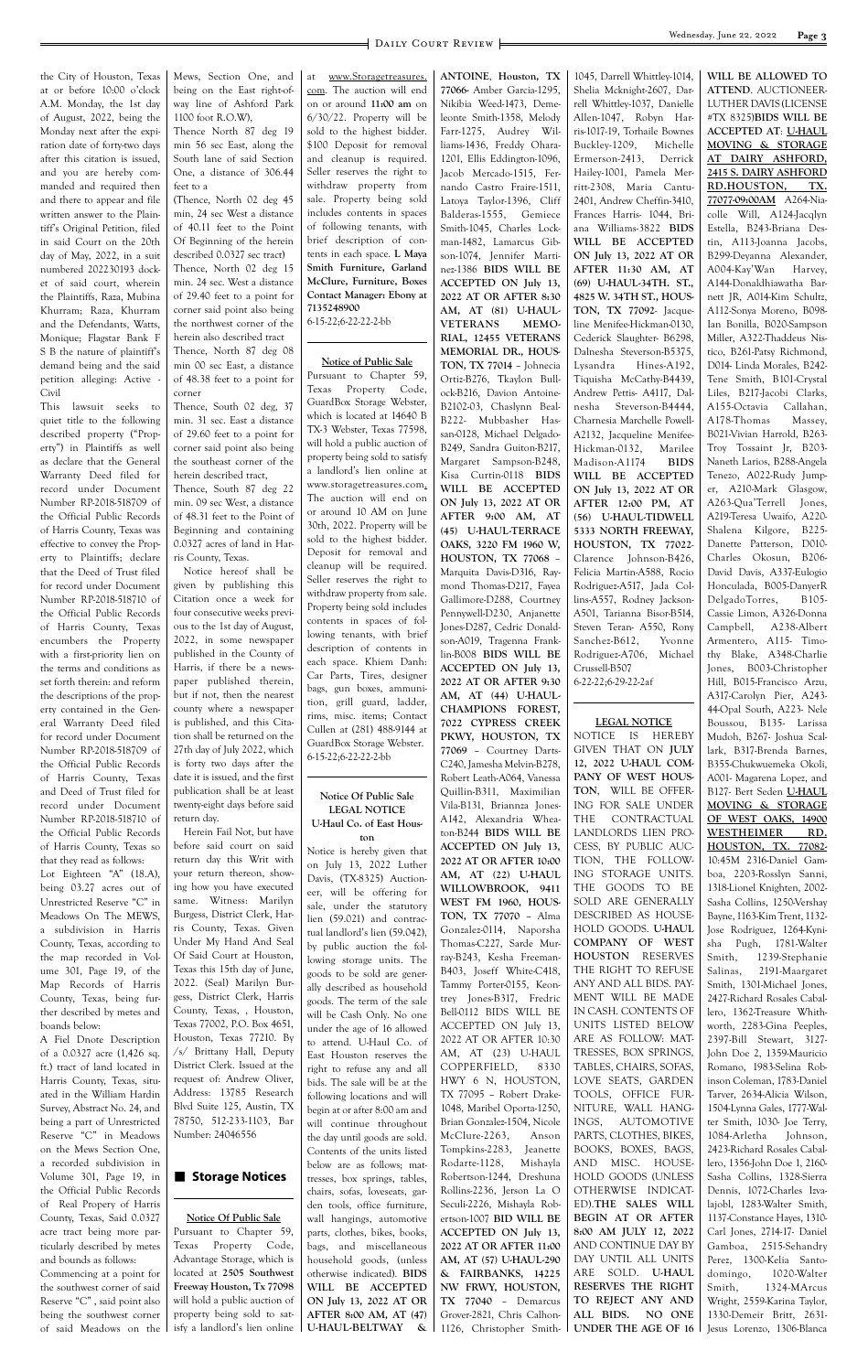

Chavez, 2024-Patricia Jenkins, 2386-Johnny Charles, 2391-Demitrise Hoskin, 1643-Domonysha Marshall, 2667-69- Stephen Ayers, 2214-Sinminlola Olagunju, 2257-Sasha Collins, and 1271- Danielle Tatmon 6-22-22;6-29-22-2-bb

#### **Notice of Public Sale**

NOTICE OF PUBLIC SALE: Self-storage Cube contents of the following customers containing household and other goods will be sold for cash by CubeSmart 17980 W Lake Houston Pkwy, Humble, TX 77346 to satisfy a lien on July 8, 2022 at approx. 10:00 A.M. at www.storagetreasures. com: Zondie Holland, Lori Saenz, Timothy Green, Natasha Demming, Thomas McCray Jr, Michael Turner. NOTICE OF PUBLIC SALE: Self-storage Cube contents of the following customers containing household and other goods will be sold for cash by CubeSmart 1220 West Riley Fuzzel Rd., Spring, TX 77373 to satisfy a lien on July 8, 2022 at approx. 10:00 A.M. at www. storagetreasures.com: Xpure Air/Floyd J Cormier, Lacey Young, Brandon Walker, Charles Stevens.

SALE: Self-storage Cube contents of the following customers containing household and other goods will be sold for cash by CubeSmart 15891 Interstate 45 S, Conroe, TX 77385 to satisfy a lien on July 8, 2022 at approx. 1:00 P.M. at www. storagetreasures.com: Megan Parrish, Adrianna Richardson.

NOTICE OF PUBLIC SALE: Self-storage Cube contents of the following customers containing household and other goods will be sold for cash by CubeSmart 1705 Atascocita Rd., Humble, TX 77396 to satisfy a lien on July 8, 2022 at approx. 10:00 A.M. at www. storagetreasures.com: Derrick Gilyard, Marcel Rosales, Shaun Moody, Marka Huber, Edgar Araujo, Travis Jenkner, Brooke Bates, Patience Bloodworth, Patricia Pradia, Fransico Munoz, Tiffany Cox, Herbert Giddens.

NOTICE OF PUBLIC SALE: Self-storage Cube contents of the following customers containing household and other goods will be sold for cash by CubeSmart 610 Sawdust Rd., Spring, TX 77380 to satisfy a lien on July 8, 2022 at approx. 10:00 A.M. at www.storagetreasures.com: Damon Cole, Sebastrian Williams, Rachel Windley, Julie Michele Harris. NOTICE OF PUBLIC

NOTICE OF PUBLIC SALE: Self-storage Cube contents of the following customers containing household and other goods will be sold for cash by CubeSmart 32010 FM 2978, The Woodlands, TX 77354 to satisfy a lien on July 8, 2022 at approx. 1:00 P.M. at www. storagetreasures.com: Terry Ford, Hunter Robichaux. NOTICE OF PUBLIC SALE: Self-storage Cube contents of the following customers containing household and other goods will be sold for cash by CubeSmart 9722 N Sam Houston Pkwy E, Humble, TX 77396 to satisfy a lien on July 8, 2022 at approx. 1:00 P.M. at www.storagetreasures.com: Simone Arceneaux, Jnae Edwards, Damian Smith, Sara Malveaux, Lamonica Thomas, Kawana Obioha. NOTICE OF PUBLIC SALE: Self-storage Cube contents of the following customers containing household and other goods will be sold for cash by CubeSmart 350 W Rankin Rd, Houston, TX 77090 to satisfy a lien July 8, 2022 at approx. 1:00 P.M. at www. storagetreasures.com: Carl Jones, Carol Irving, Morris Lee Gray, Euylonda Rawls, Ophelia Yelling, Dekoven Daniel, Bridget Britt, Karen Bland, Davetta McGee, Carolyn Washington, Reshema Thomas, Stephanie Chavez, Chelsea Lemons, Evelyn Watson, Derrick Wells.

Pursuant to Chapter 59 of the Texas Property Code, Tomball Grand Storage, located at 11744 Boudreaux Rd. Tomball, TX, will hold a public auction of property being sold to satisfy a landlord's lien. The sale will be on www.storageauctions. com on 7/06/22. Sale ends at 12:00 pm. Property will be sold to highest bidder. Seller

NOTICE OF PUBLIC SALE: Self-storage Cube contents of the following customers containing household and other goods will be sold for cash by CubeSmart 6375 College Park Dr., The Woodlands, TX 77384 to satisfy a lien July 8, 2022 at approx. 3:00 P.M. at www. storagetreasures.com: Justin Shutter, Thomas Estus, Megan Parrish, Nadine Smith, Jerry Smith, Billie Romero.

NOTICE OF PUBLIC SALE: Self-storage Cube contents of the following customers containing household and other goods will be sold for cash by CubeSmart 765 Sawdust Rd., Spring, TX 77380 to satisfy a lien on July 8, 2022 at approx. 3:00 P.M. at www.storagetreasures.com: Mary A Cordoba, Daisy Arzu, Kaska Boen, Nikita Byrd, Darryl Stewart.

NOTICE OF PUBLIC SALE: Self-storage Cube contents of the following customers containing household and other goods will be sold for cash by CubeSmart 1310 Rayford Rd., Spring, TX 77386 to satisfy a lien on July 8, 2022 at approx. 3:00 P.M. at www.storagetreasures.com: Devon Johnson, Babacar Fall, Kelli Morris, Michael Shost.

#### ■ Notice to **Bidders**

NOTICE OF PUBLIC SALE: Self-storage Cube contents of the following customers containing household and other goods will be sold for cash by CubeSmart 7707 N Sam Houston Pkwy E, Humble, TX 77396 to satisfy a lien on July 8, 2022 at approx. 3:00 P.M. at www. storagetreasures.com: Angela Willis, Michael Brisker, Barbara Wiederhold, Joshua Chidera, Ivan Perez, Kay Brown, Samanta Haro, Ericka Dotson, Freddie Wilson, Vanessa Lewis, Dolly Rideaux, Brenda Malveaux, Destiny Hightower. NOTICE OF PUBLIC

SALE: Self-storage Cube contents of the following customers containing household and other goods will be sold for cash by CubeSmart

7900 FM 1960 Bypass Rd. W., Humble, TX 77338 to satisfy a lien on July 8, 2022 at approx. 3:00 P.M. at www. storagetreasures.com: Naomi Hill-Davis, Catherine Johnson, Guy Combs, Lakisha Smith, Jekay Wilkerson, Lawrance Dargans, Darla Perkins, Laura Vasquez, Curtis Graham. 6-22-22;6-29-22-2-bb

#### **NOTICE OF PUBLIC AUCTION**

Notice is hereby given that Right Move Self Storage will sell the contents of the following self-storage units by public auction to satisfy their liens against these tenants, in accordance with the Texas Self-Storage Facility Act. The auction will take place online at selfstorageauction. com. The auction starts on June 22, 2022 at 10:00 AM and close on July 7, 2022 at 10:00 PM. Clean up deposit is required. Seller reserves the right to withdraw the property at any time before the end of the sale. Unit items sold as-is to highest bidder for CASH only.

**Cash Only Sale Right Move Self Storage 10000 Emmett F. Lowry Expy. Ste #3000 Texas City, Tx 77591 409-440-8305**

Units: #1102-Sherri N. Robins; # 1145-Marilyn G Aldridge. Contents of units include: Boxes, bags, totes, clothing, living and bedroom furniture, appliance, electronics, children's toys, household goods and other misc. items. 6-22-22;6-29-22-2-bb

#### **Notice Of Public Sale**

reserves right to withdraw property from sale. Property being sold includes contents in spaces of following tenants, Name and Unit Number of Tenant: Curtis Phillips, Unit #577 6-22-22;6-29-22-2-bb

#### **LEGAL NOTICE**

NOTICE IS HEREBY GIVEN THAT ON **JULY 14th, 2022** U-HAUL STORAGE CENTERS OF GREATER HOUSTON, FORMERLY KNOWN AS PRIVATE MINI STORAGE, WILL BE OFFERING FOR SALE UNDER THE CON-TRACTUAL LANDLORDS LIEN PROCESS, BY PUB-LIC AUCTION, THE FOLLOWING STORAGE UNITS. THE GOODS TO BE SOLD ARE GENER-ALLY DESCRIBED AS HOUSEHOLD GOODS. U-HAUL STORAGE CENTERS OF GREATER HOUSTON RESERVES THE RIGHT TO REFUSE ANY AND ALL BIDS. **PAY-MENT WILL BE MADE IN CASH**. CONTENTS OF UNITS LISTED BELOW ARE AS FOLLOW: MAT-TRESSES, BOX SPRINGS, TABLES, CHAIRS, SOFAS, LOVESEATS, GARDEN TOOLS, OFFICE FUR-NITURE, WALL HANG-INGS. AUTOMOTIVE PARTS, CLOTHES, BIKES, BOOKS, BOXES, BAGS, AND MISC. HOUSE-HOLD GOODS (UNLESS OTHERWISE INDICAT-ED). SOME UNITS CON-TAIN VEHICLES. **SALES WILL BEGIN AT OR AFTER 8AM July 14TH, 2022** AND WILL CONTIN-UE DAY BY DAY UNTIL ALL UNITS ARE SOLD. U-HAUL RESERVES THE RIGHT TO REJECT ANY AND ALL BIDS. **NO ONE UNDER THE AGE OF 16 WILL BE ALLOWED TO ATTEND.** AUCTION-EER-LUTHER DAVIS (LICENSE # 8325) BIDS WILL BE ACCEPTED: **AT U-HAUL-Conroe, 1305 I45 South. Conroe, Tx 77301** Brent Brandley-F463,Ishma

Everett-H105 **AT U-HAUL-Woodlands, 24540 I-45, Spring, TX 77386** Shelica Cathey-E108, Zane Mitchell-E023, William Johnson-B316 **AT U-HAUL-Spring, 1609 Spring Cypress Rd., Spring, TX 77388** Bryan Polk-3141 **AT U-HAUL-I-45 & Richey, 16405 I-45, Houston, TX 77090** Andre Seals-321, Kurt Alston-202, Jared Black-319, Jeremy white-444 **AT U-HAUL-Westfield, 2720 Farm to Market 1960 Rd. E, Houston, TX 77073** Diane Hines-1348, Lattin Jones-1714, Christina Arevalo-1946, Lutisa Beard-1503, Derrick Lewis-232 **AT U-HAUL-Kingwood, 22250 Hwy 59 N, Kingwood, TX 77339** Anthony Holiday-3145, Reggie Marshall-3110, Eric Bennis-3118, Roy Gordon-2781 **AT U-HAUL-Mesa, 8801 Mesa Drive, Houston, TX 77028** Kendrick Miller-1763, Kelvin Young-1754, Carolaine Randle-1146 **AT U-HAUL -Greenspoint, 11911 North Fwy, Houston, TX 77060** Eric Clark-5068, Marlan Ward-10105, Shernedria Cooper-3087 6-22-22;6-29-22-2-bb

#### **INVITATION TO BIDDER**

Electronic Bids, Attention Cynthia Hill, President, Board of Directors, will be received, until 2:00 p.m. Local Time, Wednesday, June 29, 2022, and then publicly opened and read via Civcast, for Construction of Water and Drainage Facilities for Pitts Road Street Dedication Sec 2 for Friendswood Development Company obo Harris County Municipal Utility District No. 465, Harris County, Texas. The conference call number is 469-965-2602 and enter Access Code: 285 491 644#.

Copies of the Plans and Specifications may be obtained from the Engineer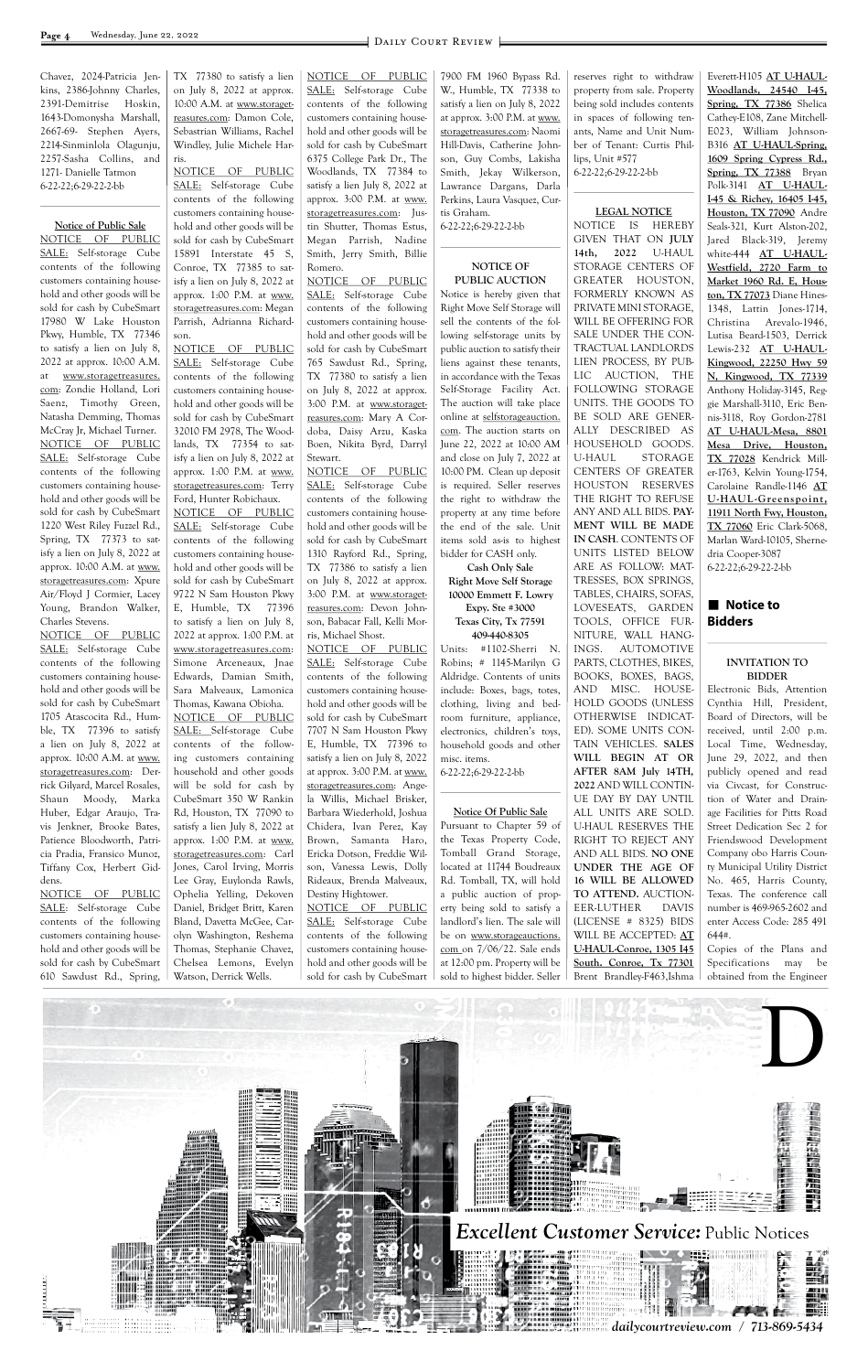for a non-refundable fee of \$100.00 per set (\$50.00 for electronic copy).

Friendswood Development Company will hold a non-mandatory pre-bid conference at 2:00 p.m., Wednesday, June 22, 2022, via conference call service. Attendance to the pre-bid is not mandatory. To join conference please call 469- 965-2602 and enter Access Code: 486 754 783#.

Bidder must submit its Bid and bid securities in compliance with Owner's Order Adopting Section 49.2731 Electronic Bidding Rules and all Bids and bid securities must be submitted through www.CivcastUSA. com. Bidder must register on this website in order to submit a Bid and bid security and there is NO charge to submit Bids and bid securities on this website.

The Owner reserves the right to reject any or all Bids and to waive all defects and irregularities in bidding or bidding process except time of submitting a Bid.

The Successful Bidder, if any, will be the responsible Bidder which in the Board's judgment will be most advantageous to the District and result in the best and most economical completion of the Project. (Texas Water Code 49.273)

Bid security in the form of bid bond or cashier's check payable Friendswood Development Company in an amount not less than five percent (5%) of the Bid submitted, must accompany each Bid.

#### **SAN JACINTO COLLEGE REQUEST FOR COMPETITIVE SEALED PROPOSALS CSP 22-48, Interconnect**

**Pipeline, NC CIT** San Jacinto College is soliciting sealed proposals to add hydronic connection at North Campus, CIT. Nonmandatory pre-proposal meeting on June 24, 2022 starting at 11:00 a.m. CST at 5801 Uvalde Road, Buildissued on June 14, 2022, in Cause No. 505,794, pending in the Probate Court No. Three (3), of Harris County, Texas, to: Chris A. Ramon, A.K.A. Christopher Anthony Ramon.

All persons having claims against this Estate, which is currently being administered, are required to present them to the following individual, at the following address, within the time and in the manner prescribed by law: Victoria H. Gallagher, Attorney for Chris A. Ramon, A.K.A. Christopher Anthony Ramon, Gallagher & Stull, 312 High Street, Tomball, TX 77375.

#### **NOTICE TO CREDITORS No. 503,751**

 On the 28th day of April, 2022, Letters Testamentary upon the Estate of Arlis Compton, Deceased were issued to Delia Quiroga, Independent Executor by the Probate Court #2 of Harris County, Texas, in cause number 503,751 pending upon the docket of said Court. All persons having claims against said Estate are hereby required to present them within the time prescribed by law at the address shown below. The name where claims may be sent is Joel A. Norris, whose address is 4545 Bissonnet Street, Suite 298, Bellaire, Texas 77401, Telephone: 713-955-4501, Fax: 713-999- 0206, /s/ Joel A. Norris, TX Bar Number: 24070340

#### **NOTICE TO CREDITORS No. 502,747**

 On the 31st day of May, 2022, Letters Testamentary upon the Estate of Jimmy Lee McMahon, Deceased were issued to Jimmy Dewayne McMahon, Independent Executor by the Probate Court #1 of Harris County, Texas, in cause number 502,747 pending upon the docket of said Court. All persons having claims against said Estate are hereby required to present tor by the Probate Court #2 of Harris County, Texas, in cause number 504,652 pending upon the docket of said Court. All persons having claims against said Estate are hereby required to present them within the time prescribed by law at the address shown below. The name where claims may be sent is Wendy M. Farner, whose address is Farner & Perrin, 5444 Westheimer, Suite 1260, Houston, Texas 77056, Telephone: (713) 622-0900, Fax: (713) 622- 8833, /s/ Wendy M. Farner, TX Bar Number: 14176400

#### **NOTICE TO CREDITORS No. 504,920**

 On the 25th day of May, 2022, Letters Testamentary upon the Estate of Stephen J. Dishman, Deceased were issued to Marilyn R. Dishman, Independent Executor by the Probate Court #3 of Harris County, Texas, in cause number 504,920 pending upon the docket of said Court. All persons having claims against said Estate are hereby required to present them within the time prescribed by law at the address shown below. The name where claims may be sent is Mary E. Mason, whose address is 1300 Post Oak Blvd., Ste. 2000 Houston, Texas 77056, Telephone: 713-986-7155, Fax: 713-730-5932, /s/ Mary E. Mason, TX Bar Number: 24025513

#### **NOTICE TO CREDITORS No. 505,096**

 On the 31st day of May, 2022, Letters Testamentary upon the Estate of Debra Ibarra Mayfield, Deceased were issued to Eric Patterson Mayfield, Independent Executor by the Probate Court #2 of Harris County, Texas, in cause number 505,096 pending upon the docket of said Court. All persons having claims against said Estate are hereby required to present them within the time prescribed by law at the

of said Court. All persons having claims against said Estate are hereby required to present them within the time prescribed by law at the address shown below. The name where claims may be sent is J. Crispin Clarke, whose address is Ford + Bergner LLP 700 Louisiana St., 48th Floor Houston, TX 77002, Telephone: 713-260- 3926, Fax: 713-260-3903, /s/ J. Crispin Clarke, TX Bar Number: 24094070

#### **NOTICE TO CREDITORS No. 419,961**

 On the 6th day of May, 2022, Letters Of Administration upon the Estate of Damon Fitzgerald Richards, Deceased were issued to Brittney Richards, Dependent Administrator by the Probate Court #2 of Harris County, Texas, in cause number 419,961 pending upon the docket of said Court. All persons having claims against said Estate are hereby required to present them within the time prescribed by law at the address shown below. The name where claims may be sent is Joel A. Norris, whose address is 4545 Bissonnet Street, Suite 298, Bellaire, Texas 77401, Telephone: 713-955-4501, Fax: 713-999- 0206, /s/ Joel A. Norris, TX Bar Number: 24070340

| ing 33, Room (N.33.101),      | hereby required to present<br>them within the time pre- | three presenced by law at the<br>address shown below. The | $5$ CHC to JOCI TV. TWOTHS, WHOSE<br>address is 4545 Bissonnet | $\lceil$ , $\lceil$ westiming.<br>Suite 1260, Houston, Texas | $CECO$ , $7.97$ TOCLE COLLES, 123<br>Bar Number: 24070340 |
|-------------------------------|---------------------------------------------------------|-----------------------------------------------------------|----------------------------------------------------------------|--------------------------------------------------------------|-----------------------------------------------------------|
| Houston, 77049. Download      | scribed by law at the address                           | name where claims may be                                  | Street, Suite 298, Bellaire,                                   | 77056, Telephone: (713)                                      |                                                           |
| CSP documents and submit      | shown below. The name                                   | sent is Lisa L. Wilson, whose                             | Texas 77401, Telephone:                                        | 622-0900, Fax: (713) 622-                                    |                                                           |
| proposals at https://sanjac.  |                                                         |                                                           |                                                                |                                                              | NOTICE TO                                                 |
| ionwave.net until 2:00 PM,    | where claims may be sent                                | address is 1235 North Loop                                | 713-955-4501, Fax: 713-999-                                    | 8833, /s/ Wendy M. Farner,                                   | <b>CREDITORS</b>                                          |
| July 28, 2022. Direct inqui-  | is Lucas Gaskamp, whose                                 | W Ste 907 Houston TX                                      | 0206, /s/ Joel A. Norris, TX                                   | TX Bar Number: 14176400                                      |                                                           |
| ries to Genie Scholes at gen- | address is Sullins & John-                              | 77008, Telephone: 713-880-                                | Bar Number: 24070340                                           |                                                              | No. 499,302                                               |
| evieve.scholes@sjcd.edu or    | ston PC 538 Main Street,                                | 3939, Fax: 713-880-9990,                                  |                                                                |                                                              | On the 2nd day of June,                                   |
| 281-998-6349.                 | Suite 400 Liberty, TX 77575,                            | /s/ Lisa L. Wilson, TX Bar                                |                                                                | NOTICE TO                                                    | 2022, Letters Testamentary                                |
|                               | Telephone: 9366419376,                                  | Number: 00795723                                          | NOTICE TO                                                      | <b>CREDITORS</b>                                             | upon the Estate of Harold                                 |
|                               | Fax: 9366419378, /s/ Lucas                              |                                                           | <b>CREDITORS</b>                                               | No. 503,715                                                  | Byrd, Deceased were issued                                |
|                               | Gaskamp, TX Bar Number:                                 |                                                           | No. 503,931                                                    | On the 24th day of May,                                      | to Danay Byrd Williams,                                   |
| Notice to                     | 24067620                                                | NOTICE TO                                                 | On the 15th day of June,                                       | 2022, Letters Testamentary                                   | also known as Danay Dalana                                |
| <b>Creditors</b>              |                                                         | <b>CREDITORS</b>                                          | 2022, Letters Of Administra-                                   | upon the Estate of McJohn-                                   | Williams, Independent Exec-                               |
|                               |                                                         | No. 475,853                                               | tion upon the Estate of Mary                                   | nie Pearson, Deceased were                                   | utor by the Probate Court                                 |
|                               | <b>NOTICE TO</b>                                        | On the 29th day of April,                                 | Jane McCrain, Deceased                                         | issued to Diana Pearson,                                     | #2 of Harris County, Texas,                               |
| NOTICE TO                     | <b>CREDITORS</b>                                        | 2022, Letters Of Adminis-                                 | were issued to Danny Crof-                                     | Independent<br>Executor                                      | in cause number 499,302                                   |
| <b>CREDITORS</b>              | No. 504,652                                             | tration upon the Estate of                                | ford, Independent Admin-                                       | by the Probate Court #4                                      | pending upon the docket                                   |
| No. 505,794                   | On the 9th day of June,                                 | Aimee Harvey, Deceased                                    | istrator with Will Annexed                                     | of Harris County, Texas,                                     | of said Court. All persons                                |
| Notice is hereby given        | 2022, Letters Testamentary                              | were issued to J. Crispin                                 | by the Probate Court #4                                        | in cause number 503,715                                      | having claims against said                                |
| that original Letters Testa-  | upon the Estate of CAN-                                 | Clarke, Independent Admin-                                | of Harris County, Texas,                                       | pending upon the docket                                      | Estate are hereby required                                |
| mentary for the Estate of     | NIE VEE TAYLOR GER-                                     | istrator by the Probate Court                             | in cause number 503,931                                        | of said Court. All persons                                   | to present them within the                                |
| Joe Angel Ramon, A.K.A.       | HARDT, Deceased were                                    | #1 of Harris County, Texas,                               | pending upon the docket                                        | having claims against said                                   | time prescribed by law at the                             |
| Jose Angel Ramon and Joe      | issued to CHARLOTTE                                     | in cause number 475,853                                   | of said Court. All persons                                     | Estate are hereby required                                   | address shown below. The                                  |
| A. Ramon, Deceased, were 1    | POE, Independent Execu-                                 | pending upon the docket I                                 | having claims against said                                     | to present them within the                                   | name where claims may be                                  |
|                               |                                                         |                                                           |                                                                |                                                              |                                                           |
|                               |                                                         |                                                           |                                                                |                                                              |                                                           |

#### **NOTICE TO CREDITORS No. 501,002**

 On the 17th day of May, 2022, Letters Of Administration upon the Estate of Glenn Henry Foster, Deceased were issued to Brenda Foster, Independent Administrator by the Probate Court #1 of Harris County, Texas, in cause number 501,002 pending upon the docket of said Court. All persons having claims against said Estate are hereby required to present them within the time prescribed by law at the address shown below. The name where claims may be sent is Joel A. Norris, whose

Estate are hereby required to present them within the time prescribed by law at the address shown below. The name where claims may be sent is Lisa L. Wilson, whose address is 1235 North Loop W Ste 907 Houston TX 77008, Telephone: 713-880- 3939, Fax: 713-880-9990, /s/ Lisa L. Wilson, TX Bar Number: 00795723

#### **NOTICE TO CREDITORS No. 503,859**

 On the 8th day of June, 2022, Letters Of Administration upon the Estate of Ann L. Barrington, Deceased were issued to Christopher L. King, Independent Administrator by the Probate Court #1 of Harris County, Texas, in cause number 503,859 pending upon the docket of said Court. All persons having claims against said Estate are hereby required to present them within the time prescribed by law at the address shown below. The name where claims may be sent is Mark B. Collins, whose address is 6363 Woodway, Suite 730, Houston, Texas 77057, Telephone: 7136260215, Fax: 7136260276, /s/ Mark B. Collins, TX Bar Number: 04613500

#### **NOTICE TO CREDITORS No. 505,729**

 On the 8th day of June, 2022, Letters Testamentary upon the Estate of ROSA-MAY L. DAVIS, Deceased were issued to GREGORY EUGENE DAVIS and MAR-ION LINDSEY DAVIS, Independent Co-Executors by the Probate Court #1 of Harris County, Texas, in cause number 505,729 pending upon the docket of said Court. All persons having claims against said Estate are hereby required to present them within the time prescribed by law at the address shown below. The name where claims may be sent is Wendy M. Farner, whose address is Farner & Perrin, 5444 Westheimer,

time prescribed by law at the address shown below. The name where claims may be sent is Joel A. Norris, whose address is 4545 Bissonnet Street, Suite 298, Bellaire, Texas 77401, Telephone: 713-955-4501, Fax: 713-999- 0206, /s/ Joel A. Norris, TX Bar Number: 24070340

#### **NOTICE TO CREDITORS No. 500,342**

 On the 5th day of May, 2022, Letters Of Administration upon the Estate of Linda Moore Arents, Deceased were issued to Annette M. Brooke, Independent Administrator by the Probate Court #1 of Harris County, Texas, in cause number 500,342 pending upon the docket of said Court. All persons having claims against said Estate are hereby required to present them within the time prescribed by law at the address shown below. The name where claims may be sent is Joel A. Norris, whose address is 4545 Bissonnet Street, Suite 298, Bellaire, Texas 77401, Telephone: 713-955-4501, Fax: 713-999- 0206, /s/ Joel A. Norris, TX Bar Number: 24070340

#### **NOTICE TO CREDITORS No. 498,303**

 On the 2nd day of June, 2022, Letters Of Administration upon the Estate of Shonda Gayle Johnson, Deceased were issued to Shelia Genea Johnson, Independent Administrator by the Probate Court #3 of Harris County, Texas, in cause number 498,303 pending upon the docket of said Court. All persons having claims against said Estate are hereby required to present them within the time prescribed by law at the address shown below. The name where claims may be sent is Joel A. Norris, whose address is 4545 Bissonnet Street, Suite 298, Bellaire, Texas 77401, Telephone: 713-955-4501, Fax: 713-999- 0206, /s/ Joel A. Norris, TX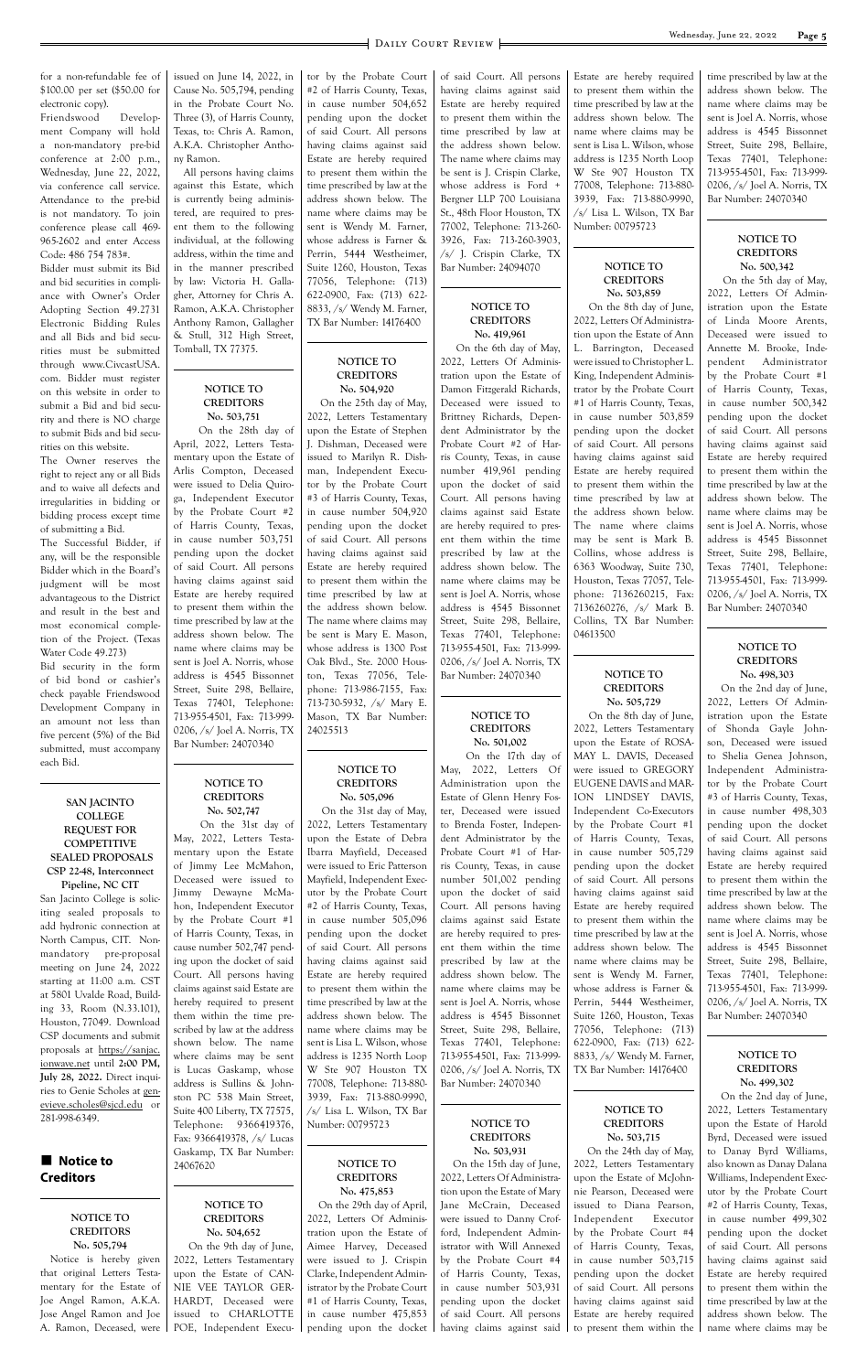sent is Joel A. Norris, whose address is 4545 Bissonnet Street, Suite 298, Bellaire, Texas 77401, Telephone: 713-955-4501, Fax: 713-999- 0206, /s/ Joel A. Norris, TX Bar Number: 24070340

#### **NOTICE TO CREDITORS No. 504,039**

 On the 9th day of June, 2022, Letters Testamentary upon the Estate of Joyce Wood Barnett, Deceased were issued to Ronald Wayne Barnett, Independent Executor by the Probate Court #1 of Harris County, Texas, in cause number 504,039 pending upon the docket of said Court. All persons having claims against said Estate are hereby required to present them within the time prescribed by law at the address shown below. The name where claims may be sent is Joel A. Norris, whose address is 4545 Bissonnet Street, Suite 298, Bellaire, Texas 77401, Telephone: 713-955-4501, Fax: 713-999- 0206, /s/ Joel A. Norris, TX Bar Number: 24070340

#### **NOTICE TO CREDITORS No. GN42202**

 On the 14th day of June, 2022, Letters Of Guardianship upon the Person and Estate of Celia Gorena Hon, an Incapacitated Person, were issued to Arlene Hon, Guardian by the County Court-at-Law #1 of Brazoria County, Texas, in cause number GN42202 pending upon the docket of said Court. All persons having claims against said Estate are hereby required to present them within the time prescribed by law at the address shown below. The name where claims may be sent is Kimberly A. Hegwood, whose address is 950 Gemini, Suite 6, Telephone: 281-218-0880, Fax: 281- 938-1785, /s/ Kimberly A. Hegwood, TX Bar Number: 00798248

**NOTICE TO**

77056, Telephone: (713) 622-0900, Fax: (713) 622- 8833, /s/ Wendy M. Farner, TX Bar Number: 14176400

#### **NOTICE TO CREDITORS No. 505,908**

 On the 9th day of June, 2022, Letters Testamentary upon the Estate of James A. Wilson, Deceased were issued to Shane F. Wilson, Independent Executor by the Probate Court #1 of Harris County, Texas, in cause number 505,908 pending upon the docket of said Court. All persons having claims against said Estate are hereby required to present them within the time prescribed by law at the address shown below. The name where claims may be sent is Mark Jacob, whose address is c/o Locke Lord LLP, 600 Travis, Suite 2800, Houston, Texas 77002, Telephone: 713-226-1200, Fax: 713-223-3717, /s/ Mark Jacob, TX Bar Number: 00790951

#### **NOTICE TO CREDITORS No. 21-CPR-036347**

Notice is hereby given that original Letters Testamentary for the Estate of Michael Patrick Stephens, Deceased, were issued on June 7, 2022, in Cause No. 21-CPR-036347, pending in the County Court at Law No. 6, Fort Bend County, Texas, to Sandra Connerton Stephens, Independent Executrix.

All persons having claims against this Estate which is currently being administered are required to present them to the undersigned within the time and in the manner prescribed by law. c/o: James H, Hard, Jr, Attorney at Law, 9589 Longmont Dr., Houston, Texas 77063.

Dated the 15th day of June, 2022. /s/ James H, Hard, Jr, Attorney for Sandra Connerton Stephens State Bar No.: 8947000, 9589 Longmont Dr., Houston, Texas 77063, Telephone: (713)818-8898, E-mail: jimwhose address is 710 N. Post Oak Rd., Suite 400 Houston, Texas 77024, Telephone: 7136132930, Fax: 7136132929, /s/ Jeffrey L. Gilman, TX Bar Number: 00793808

#### **NOTICE TO CREDITORS No. 504,502**

 On the 4th day of May, 2022, Letters Testamentary upon the Estate of Consuelo J. Chavez, Deceased were issued to Heraclio Antonio Chavez, Independent Executor by the Probate Court #3 of Harris County, Texas, in cause number 504,502 pending upon the docket of said Court. All persons having claims against said Estate are hereby required to present them within the time prescribed by law at the address shown below. The name where claims may be sent is Marilyn O. Griffin, whose address is 3003 S Loop W, Ste. 206 Houston, Texas 77054, Telephone: 713-228-6568, Fax: 713-228-9900, /s/ Marilyn O. Griffin, TX Bar Number: 08473290

#### **NOTICE TO CREDITORS No. 22-42853-P**

On the 7th day of June 2022, Letters Testamentary upon the Estate of Oliver Roberts, deceased, were issued to Marcus Neely Laird and Rex Oliver Roberts Independent Co-Executors by County Court at Law No. 2, Montgomery County, Texas, in Cause Number 22-42853-P pending upon the docket of said Court.

All persons having claims against said Estate are hereby required to present them within the time prescribed by law at the address shown below. The name where claims may be sent is: Rex Oliver Roberts, 388 Cumberland Trail, Conroe, Texas 77302. Telephone: 281-586-8277, Fax: 281-586- 8279, Texas Bar Number: 02991780, Signature: /s/ James M. Bright, Address: 14340 Torrey Chase Boule-

within the time prescribed by law at the address shown below. The name where claims may be sent is Christopher Ashley Lovell c/o Mike Coulson, whose address is 550 Post Oak Blvd., Suite 570, Houston, Texas 77027, Telephone: 713/840-0914, Fax: 713/840-7508, Email: mikecoulson@pdq.net, TX Bar Number: 04880500, Signature: /s/ Mike Coulson

#### **NOTICE TO CREDITORS No. 22-CPR-037469**

Notice is hereby given that original Letters Testamentary for the Estate of Jo Ann B. Fulmer, Deceased, were issued on June 17, 2022 in Cause No. 22-CPR-037469, pending in the County Court-At-Law No: 1, Fort Bend County, Texas, to: Jeffrie Ann Fulmer Thomas.

| <b>CREDITORS</b>              | hard@jameshardlaw.com         | vard, Suite 150, Houston,     | All persons having claims      | <b>CREDITORS</b>              | Dated the 13th day of        |
|-------------------------------|-------------------------------|-------------------------------|--------------------------------|-------------------------------|------------------------------|
| No. 506,385                   |                               | Texas 77014, Phone: 281-      | against said Estate are hereby | No. 502,981                   | June, 2022. Anne Turpin      |
| On the 16th day of June,      |                               | 586-8277, Facsimile: 281-     | required to present the same   | On the 14th day of June       | Cody Holland & Knight        |
| 2022, Letters Testamentary    | NOTICE TO                     | 586-8279                      | within the time and in the     | 2022, Letters Testamentary    | LLP By: $/s/$ Sarah Wood-    |
| upon the Estate of ANN B.     | <b>CREDITORS</b>              |                               | manner prescribed by law       | upon the Estate of Jesse      | berry Marks, State Bar No.   |
| PROCELL, Deceased were        | No. 504,447                   |                               | at the address shown below.    | Galvan, Jr., were issued to   | 24095034, Sarah.Marks@       |
| issued to JOHN D. TODD        | On the 14th day of June,      | NOTICE TO                     | The name where claims may      | Margaret Castaneda, Inde-     | hkaw.com, Attorneys for      |
| and KATHRYN P. PELTI-         | 2022, Letters Testamentary    | <b>CREDITORS</b>              | be sent is Wendy Hernan-       | pendent Executor by the       | Independent Administrator    |
| ER, Independent Co-Exec-      | upon the Estate of Linda      | No. 22-42999-P                | dez-Martin, whose address      | Probate Court # 4 of Har-     | One Arts Plaza, 1722 Routh   |
| utors by the Probate Court    | Suzanna Rose, Deceased        | On the 15th day of June,      | is c/o Law Office of David     | ris County, Texas, in cause   | Street, Suite 1500, Dallas,  |
| #3 of Harris County, Texas,   | were issued to Richard O.     | 2022, Letters Testamentary    | Heller, 2002 Fry Road,         | number 502,981 pending        | Texas 75201, (214) 969-1700, |
| in cause number 506,385       | Rose, Independent Execu-      | upon the Estate of Kenneth    | Suite 102, Houston, Texas      | upon the docket of said       | $(214)$ 969-1751 (Fax)       |
| pending upon the docket       | tor by the Probate Court      | Wayne Lovell, Deceased,       | 77084, Telephone number        | Court.                        |                              |
| of said Court. All persons    | #1 of Harris County, Texas,   | were issued to Christopher    | is 281-599-8775, fax number    | All persons having claims     |                              |
| having claims against said    | in cause number 504,447       | Ashley Lovell, Independent    | is 281-944-8012, /s/ David     | against said Estate are here- | NOTICE TO                    |
| Estate are hereby required    | pending upon the docket       | Executor by the County        | Heller, Texas Bar Number       | by required to present them   | <b>CREDITORS</b>             |
| to present them within the    | of said Court. All persons    | Court at Law $#$ Two of       | 09394500                       | within the time prescribed    | No. 503,461                  |
| time prescribed by law at the | having claims against said    | Montgomery County, Texas,     |                                | by law at the address shown   | On the 3rd day of May        |
| address shown below. The      | Estate are hereby required    | in cause number 22-42999-P    |                                | below. The name where         | 2022, Letters Testamentary   |
| name where claims may be      | to present them within the    | pending upon the docket of    | NOTICE TO                      | claims may be sent is Law     | upon the Estate of Anthony   |
| sent is Wendy M. Farner,      | time prescribed by law at the | said Court.                   | <b>CREDITORS</b>               | Office of Michael A. San-     | William Bruce, Deceased,     |
| whose address is Farner &     | address shown below. The      | All persons having claims     | No. 495,227                    | chez, PLLC, whose address is  | were issued to Tamara Bruce  |
| Perrin, 5444 Westheimer,      | name where claims may be      | against said Estate are here- | On the 25 day of May,          | 4601 Beech Street, Bellaire,  | as Independent Administra-   |
| Suite 1260, Houston, Texas    | sent is Jeffrey L. Gilman,    | by required to present them   | 2022, Letters of Adminis-      | Texas 77401, Telephone:       | tor by the Probate Court     |
|                               |                               |                               |                                |                               |                              |
|                               |                               |                               |                                |                               |                              |

All persons having claims against this Estate which is currently being administered are required to present them to the undersigned within the time and in the manner prescribed by law. c/o: Beth A. Serafini-Smith, Attorney at Law, 24044 Cinco Village Center Blvd., #100, Katy, Texas 77494.

Dated the 20th day of June, 2022. /s/ Beth A. Serafini-Smith, Attorney for Jeffrie Ann Fulmer Thomas, State Bar No.: 24070594, 24044 Cinco Village Center Blvd., #100, Katy, Texas 77494, Telephone: (281) 644-0438, E-mail: serafinismithlawfirm@gmail.com

#### **NOTICE TO CREDITORS No. 493,347 Estate Of Cynthia Young, Deceased**

**In The Probate Court No. 2**

**Harris County, Texas** Notice is hereby given that original Letters of Administration for the Estate of Cynthia Young were issued on June 14, 2022 in Cause No. 493,347, pending in Probate Court No. Two (2) of Harris County, Texas, to: Wendy Hernandez-Martin.

tration upon the Estate of Deborah Catherine Dilley Deceased, were issued to Mark Allen Dilley, lndependent Administrator by the Probate Court # Four (4) of Harris County, Texas, in cause number 495,227 pending upon the docket of said Court.

All persons having claims against said Estate are hereby required to present them within the time prescribed by law at the address shown below. The name where claims may be sent is Law Office of Kathy LeClaire White, PLLC, whose address is 15010 FM 2100 Suite 102, Crosby, Texas 77532, Telephone: (281) 836-4121, TX Bar Number: 24098787

#### **NOTICE TO CREDITORS No. 500,039 In The Estate Of Donald John Nave,**

**Deceased In The Probate Court No. 4 Of**

**Harris County, Texas** Notice is hereby given that original Letters of Administration for the Estate of Donald John Nave, Deceased, were issued on June 7, 2022, in Cause No. 500,039, pending in Probate Court No. 4 of Harris County, Texas, to Kenneth J. Nave.

All persons having claims against this Estate which is currently being administered are required to present them to the undersigned within the time and in the manner prescribed by law. Kenneth J. Nave, Independent Administrator With Will Annexed c/o: Douglas W. Lyons, Jr. Attorney at Law 14505 Torrey Chase Blvd., Suite 300, Houston, TX 77014.

Dated the 15th day of June, 2022. /s/ Douglas W. Lyons, Jr. Attorney for Kenneth J. Nave State Bar No. 12742300, 14505 Torrey Chase Blvd., Suite 300, Houston, TX 77014, Tel: (281) 583-2777, Fax: (281) 583-2799, E-mail: dlyons@ flash.net

#### **NOTICE TO**

(832) 816-3638, Fax: (713) 513-5997, TX Bar Number: 24098376, Signature: /s/ Michael A. Sanchez

#### **NOTICE TO CREDITORS No. 503,273**

On the 20th day of May, 2022, Letters Testamentary upon the Estate of Marilyn Mae Jaksch, Deceased, were issued to Jacob Aaron Jaksch, Independent Executor by the Probate Court # 2 of Harris County, Texas, in cause number 503,273 pending upon the docket of said Court.

All persons having claims against said Estate are hereby required to present them within the time prescribed by law at the address shown below. The name where claims may be sent is Jacob Aaron Jaksch, Independent Executor c/o Mundy Legal SVCS, PLLC 500 W. Main St., Tomball, TX 77375, Telephone: 281-466-4469, Fax: 281-547-7514, Email: allison@mundylegalsvc.com, TX Bar Number: 24054051, Signature: /s/ Allison Mundy

### **NOTICE TO CREDITORS**

**No. 503,425 Notice To All Persons Having Claims Against The Estate Of Claude Carr Cody, IV, Deceased**

Notice is hereby given that original Letters of Independent Administration for the Estate of Claude Carr Cody, IV, deceased, were issued on the 25th day of May, 2022, in Cause No. 503,425 pending in Probate Court No. 1 of Harris County, Texas, to: Anne Turpin Cody.

The residence of Anne Turpin Cody is Houston, Harris County, Texas. The Post Office address of Anne Turpin Cody is: 4 West Lane, Houston, Texas 77019.

All persons having claims against this Estate, which is currently being administered, are required to present such claims within the time and in the manner prescribed by law.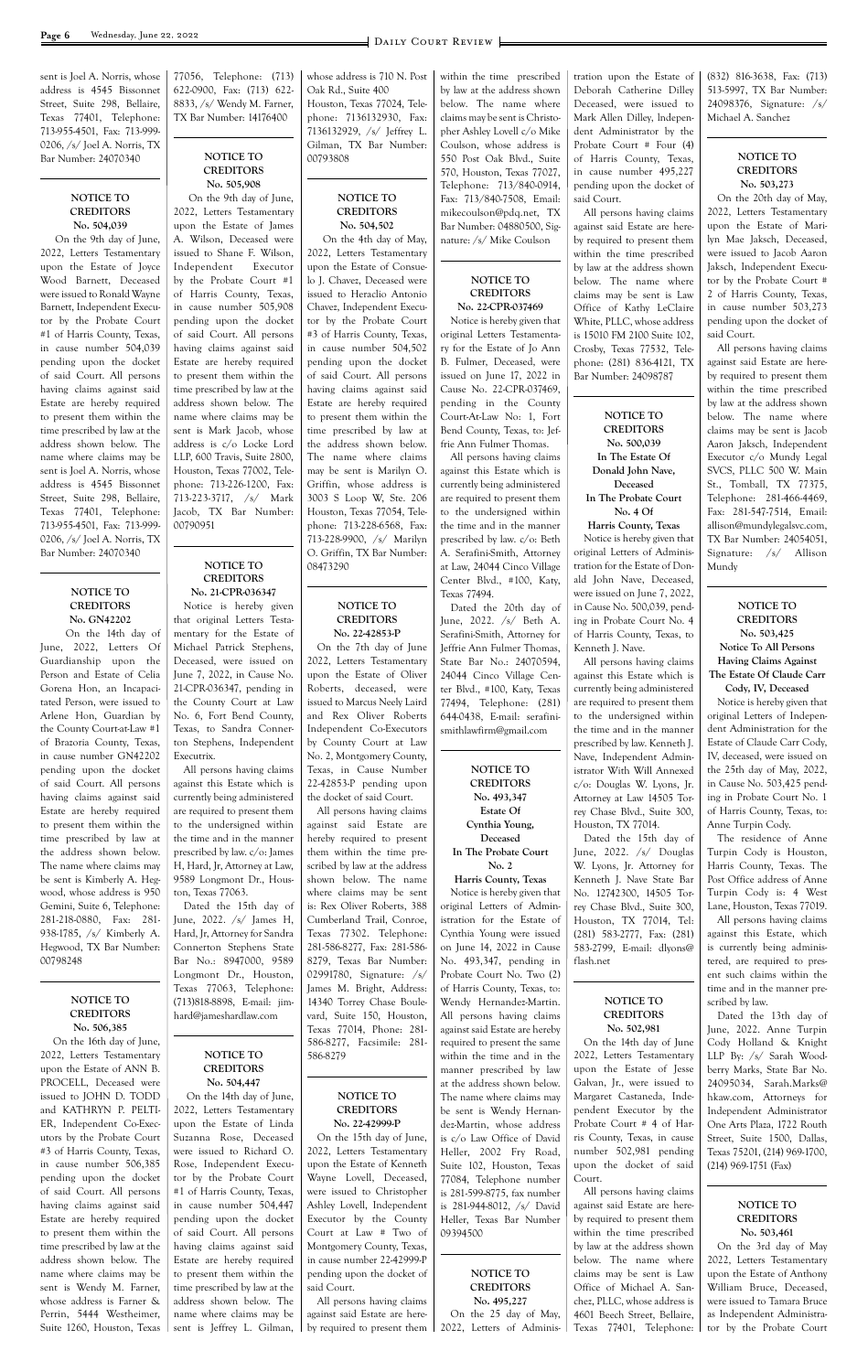### **Page 7** DAILY COURT REVIEW

# One of Harris County, Texas, in cause number 503,461 pending upon the docket of said Court.

All persons having claims against said Estate are hereby required to present them within the time prescribed by law at the address shown below. The name where claims may be sent is Tamara Bruce whose address is 24134 Cane Fields Rd, Katy, TX 77493, TX Bar Number: 24026752, Signature: /s/ Nick Abaza

#### **NOTICE TO CREDITORS No. 504,565**

On the 7th day of June 2019, Letters Testamentary upon the Estate of Jerome K. Balalong, deceased, were issued to Halina Balalong, Independent Executor by Probate Court No. 1 of Harris County, Texas, in Cause Number 504,565 pending upon the docket of said Court. All persons having claims against said Estate are hereby required to present them within the time prescribed by law at the address shown below. The name where claims may be sent is: Halina Balalong, whose mailing address is 1504 W. 170th Street, Gardena, California 90247, Telephone: 281-586-8277, Fax: 281-586- 8279, Texas Bar Number: 02991780, Signature: /s/ James M. Bright 14340 Torrey Chase Boulevard, Suite 150, Houston, Texas 77014, Phone: 281-586-8277, Facsimile: 281-586-8279

#### **NOTICE TO CREDITORS No. 504,634**

Notice is hereby given that original Letters Testamentary for the Estate of Kathryn J. McCarren, Deceased, were issued on June 7, 2022, in Cause No. 504,634, pending in the Probate Court No: 3, Harris County, Texas, to: Richard Leo McCarren and David H. McCarren.

All persons having claims against this Estate which is currently being administered

are required to present them to the undersigned within the time and in the manner prescribed by law. c/o: Janice M. Pickett Attorney at Law 9950 Cypresswood Dr., Suite 200, Houston, TX 77070.

Dated the 20th day of June, 2022. /s/ Janice M. Pickett Attorney for Richard Leo McCarren and David H. McCarren State Bar No.: 24025590, 9950 Cypresswood Dr., Suite 200, Houston, TX 77070, Telephone: (281) 469-0499, Facsimile: (281) 840-4444,E-mail: jan@ janicepickettlaw.com

> **NOTICE TO CREDITORS No. 504,624**

**In The Estate Of James Henry Grant III, Deceased**

#### **In The Probate Court No. 2**

**Harris County, Texas** Notice is hereby given that

original Letters Testamentary for the Estate of James Henry Grant III, Deceased, were issued on June 7, 2022, in Cause No. 504,624, pending in Probate Court No. 2 of Harris County, Texas, to Susan Anderson Grant.

All persons having claims against this Estate which is currently being administered are required to present them to the undersigned within the time and in the manner prescribed by law. Susan Anderson Grant, Independent Executor c/o: Douglas W. Lyons, Jr. Attorney at Law 14505 Torrey Chase Blvd., Suite 300, Houston, TX 77014.

Dated the 15th day of June, 2022. /s/ Douglas W. Lyons, Jr. Attorney for Susan Anderson Grant, State Bar No. 12742300, 14505 Torrey Chase Blvd., Suite 300, Houston, TX 77014, Tel: (281) 583-2777, Fax: (281) 583-2799, E-mail: dlyons@ flash.net

#### **NOTICE TO CREDITORS No. 505,872**

**Estate Of John D. Norris, a/k/a John David Norris a/k/a John Norris, Deceased**

**In The Probate Court No. 1 Of**

#### **Harris County, Texas**

Notice is hereby given that on the 1st day of June, 2022, Letters Testamentary upon the Estate of John D. Norris a/k/a John David Norris a/k/a John Norris, Deceased, were issued to Sandra W. Norris, as the Independent Executor of said Estate, in proceedings in the Probate Court No. 1 of Harris County, Texas, numbered 505,872, and pending in said Court and that she now holds such letters.

All persons having claims

against the Estate are hereby required to present the same to the said Sandra W. Norris as the Independent Executor of said Estate, at the post office address given below and within the time prescribed by law.

The address of said Independent Executor is as follows: Sandra W. Norris 218 Morningside Park Street, Houston, Texas 77024. Dated the 20th day of June, 2022. Fizer, Beck, Webster, Bentley & Scroggins, a professional corporation By: /s/ Samantha M. Gaitz State Bar No.: 24125329, Attorneys for Applicant, 5718 Westheimer Road, Suite 1750, Houston, Texas 77057, Telephone: (713) 840-7710, Facsimile:

(713) 963-8469, Email: sgaitz@fizerbeck.com

#### **NOTICE TO CREDITORS No. 504,710**

On the 7th day of June, 2022, Letters Testamentary upon the Estate of Christi Lynn Falks, Deceased, are issued to Karri Lynn Saxton, Independent Executor by the Probate Court # 2 of Harris County, Texas, in cause number 504,710 pending upon the docket of said Court.

All persons having claims against said Estate are hereby required to present them within the time prescribed by law at the address shown below. The name where claims may be sent is karri Lynn Saxton, Independent Executor c/o mundy Legal SVCS, PLLC whose address is 500 W. main St., Tomball, TX 77375, Telephone: 281-466-4469, Fax: 281-547- 7514, Email: allison@mundylegalsvcs.com, TX Bar Number: 24054051, Signature: /s/ Allison Mundy

#### **NOTICE TO CREDITORS No. 504,688**

 On the 6th day of June, 2022 Letters Testamentary upon the Estate of Catherine Ann Fogarty, Deceased were issued to Jeremiah John Fogarty aka Jerry Fogarty Independent Executor by the Probate Court #2 of Harris County, Texas, in cause number 504,688 pending upon the docket of said Court. All persons having claims against said Estate are hereby required to present them within the time prescribed by law at the address shown below. The name where claims may be sent is R. Gary Shapley Attorney at Law whose address is 2500 Wilcrest Suite 300 Houston, Texas 77042, Telephone: 713-954- 4887, Fax: 713-954-4885, /s/ R. Gary Shapley, TX Bar Number: 18113495

**NOTICE TO**

**CREDITORS No. 483,777** On the 15th day of June, 2022, Letters Of Administration upon the Estate of Teddy W. Kennedy, Deceased were issued to Jacqueline Kennedy, Independent Administrator by the Probate Court #1 of Harris County, Texas, in cause number 483,777 pending upon the docket of said Court. All persons having claims against said Estate are hereby required to present them within the time prescribed by law at the address shown below. The name where claims may be sent is Joel A. Norris, whose address is 4545 Bissonnet Street, Suite 298, Bellaire, Texas 77401, Telephone:

713-955-4501, Fax: 713-999- 0206, /s/ Joel A. Norris, TX Bar Number: 24070340

#### **NOTICE TO CREDITORS No. 499,067**

 On the 16th day of June, 2022, Letters Of Administration upon the Estate of Aurelia Guadalupe Lemoine, Deceased were issued to Edgar Daniel Lemoine, Independent Administrator by the Probate Court #2 of Harris County, Texas, in cause number 499,067 pending upon the docket of said Court. All persons having claims against said Estate are hereby required to present them within the time prescribed by law at the address shown below. The name where claims may be sent is Joel A. Norris, whose address is 4545 Bissonnet Street, Suite 298, Bellaire, Texas 77401, Telephone: 713-955-4501, Fax: 713-999- 0206, /s/ Joel A. Norris, TX Bar Number: 24070340

#### **NOTICE TO CREDITORS No. 21CPR0182**

On the 25th day of

April, 2022, Letters Testamentary upon the Estate of Robert Edward Paszkowski, Deceased were issued to Jared Thomas Paszkowski, Independent Executor by the County Court at Law of Chambers County, Texas, in cause number 21CPR0182 pending upon the docket of said Court. All persons having claims against said Estate are hereby required to present them within the time prescribed by law at the address shown below. The name where claims may be sent is Joel A. Norris, whose address is 4545 Bissonnet Street, Suite 298, Bellaire, Texas 77401, Telephone: 713-955-4501, Fax: 713-999- 0206, /s/ Joel A. Norris, TX Bar Number: 24070340

#### **TABC Notices**

**Notice is hereby given in accordance with the terms and provisions of the Texas Alcoholic Beverage Code that 2006 AADI, Inc d/b/a Quik Mart has filed application for Wine-Only Package Store Permit. Said business to be conducted at 7454 Mykawa Road, Houston (Harris County), Texas 77033 2006 AADI, Inc d/b/a Quik Mart**

 **Somasekhar Tata - Pres/ Sec.**

**Notice is hereby given in accordance with the terms and provisions of the Texas Alcoholic Beverage Code that Santa Fe Novelties LLC d/b/a Hot Box has filed application for** 

**Wine and Malt Beverage Retailers Permit.**

 **Said business to be conducted at 13120 Hwy 6, Ste. B, Santa Fe (Galveston County), Texas 77510 Santa Fe Novelties LLC d/b/a Hot Box**

 **Zaheed Umatiya - Managing Member; Ajaz Punjani - Managing Member; Sanit Tejani - Managing Member.**

**Notice is hereby given in accordance with the terms and provisions of the Texas Alcoholic Beverage Code that North Main Business LLC d/b/a Astro Express has filed application for Wine-Only Package Store Permit.**

 **Said business to be conducted at 5745 North Main, Baytown (Harris County), Texas 77521**

 **North Main Business LLC d/b/a Astro Express Inayat A Momin - Managing Member; Danish B Momin - Managing Member; Ayub S Karovalia - Managing Member; Mubarak W Prasla - Managing Member.**

**Notice is hereby given in accordance with the terms and provisions of the Texas Alcoholic Beverage Code that BMK Business Inc. d/b/a Amigo Mart has filed application for Wine-Only Package Store Permit.**

 **Said business to be conducted at 1732 Richmond Ave, Houston (Harris County), Texas 77098**

 **BMK Business Inc. d/b/a Amigo Mart**

 **Sanif Karedia - Sec; Asim Karedia - Pres.**

**Notice is hereby given in accordance with the terms and provisions of the Texas Alcoholic Beverage Code that Market at Southmore LLC d/b/a 1 Stop #17 has filed application for Wine and Malt Beverage Retailers Off-Premise Permit. Said business to be con-**

**ducted at 1810 Southmore Avenue, Pasadena (Harris County), Texas 77502 Market at Southmore LLC d/b/a 1 Stop #17 Ahsan Kadani - Manager.**

**Notice is hereby given in accordance with the terms and provisions of the Texas Alcoholic Beverage Code that CRAVE RESTAU-RANT AND LOUNGE LLC DBA Crave Restaurant and Lounge has filed application for Food and Beverage Certificate, Late Hours Certificate and Mixed Beverage Permit. Said business to be conducted at 516 Westheimer Rd, Houston (Harris County), Texas 77006**

 **CRAVE RESTAURANT AND LOUNGE LLC DBA Crave Restaurant and Lounge**

 **Ngwe Jasper - Manager; Amber Diaz - Manager.**

**Notice is hereby given in accordance with the terms and provisions of the Texas Alcoholic Beverage Code that Shamrock's Pub Humble, LLC DBA Santana's by the Bay has filed application for Food and Beverage Certificate, Late Hours Certificate and Mixed Beverage Permit.**

 **Said business to be conducted at 622 6th St N, Texas City (Harris County), Texas 77590**

 **Shamrock's Pub Humble, LLC DBA Santana's by the Bay**

 **Brandon Santana - Manager.**

**Notice is hereby given in accordance with the terms and provisions of the Texas Alcoholic Beverage Code that Royal Bistro Inc DBA Akashi Asian Sushi & Wine Bar has filed application for Mixed Beverage Permit, Food and Beverage Certificate.**

**Said business to be conducted at 8700 Highway 6 South, Ste.100, Missouri City, Harris County, Texas 77459.**

**Royal Bistro Inc DBA Akashi Asian Sushi & Wine Bar**

**Fei Lung Chan, President**

**Notice is hereby given in accordance with the terms and provisions of the Texas Alcoholic Beverage Code that DDDD Memorial LLC d/b/a Wolf Express Liquor has filed application for Package Store Permit.**

**Said business to be conducted at 2122 Center Street, Houston, Harris County, Texas 77007.**

**DDDD Memorial LLC d/b/a Wolf Express Liquor DeCarla Conner, Manager; Arturo Coy, III, Manager; Robert Guillerman, Manager**

**Notice is hereby given in accordance with the terms and provisions of the Texas Alcoholic Beverage Code that Eagle D Enterprises Inc. d/b/a Orbit #7 has filed application for Wine and Malt Beverage Retailers Off-Premise Permit.**

 **Said business to be conducted at 11660 Fuqua St, Houston (Harris County), Texas 77034**

 **Eagle D Enterprises Inc. d/b/a Orbit #7**

Notices continued on backpage